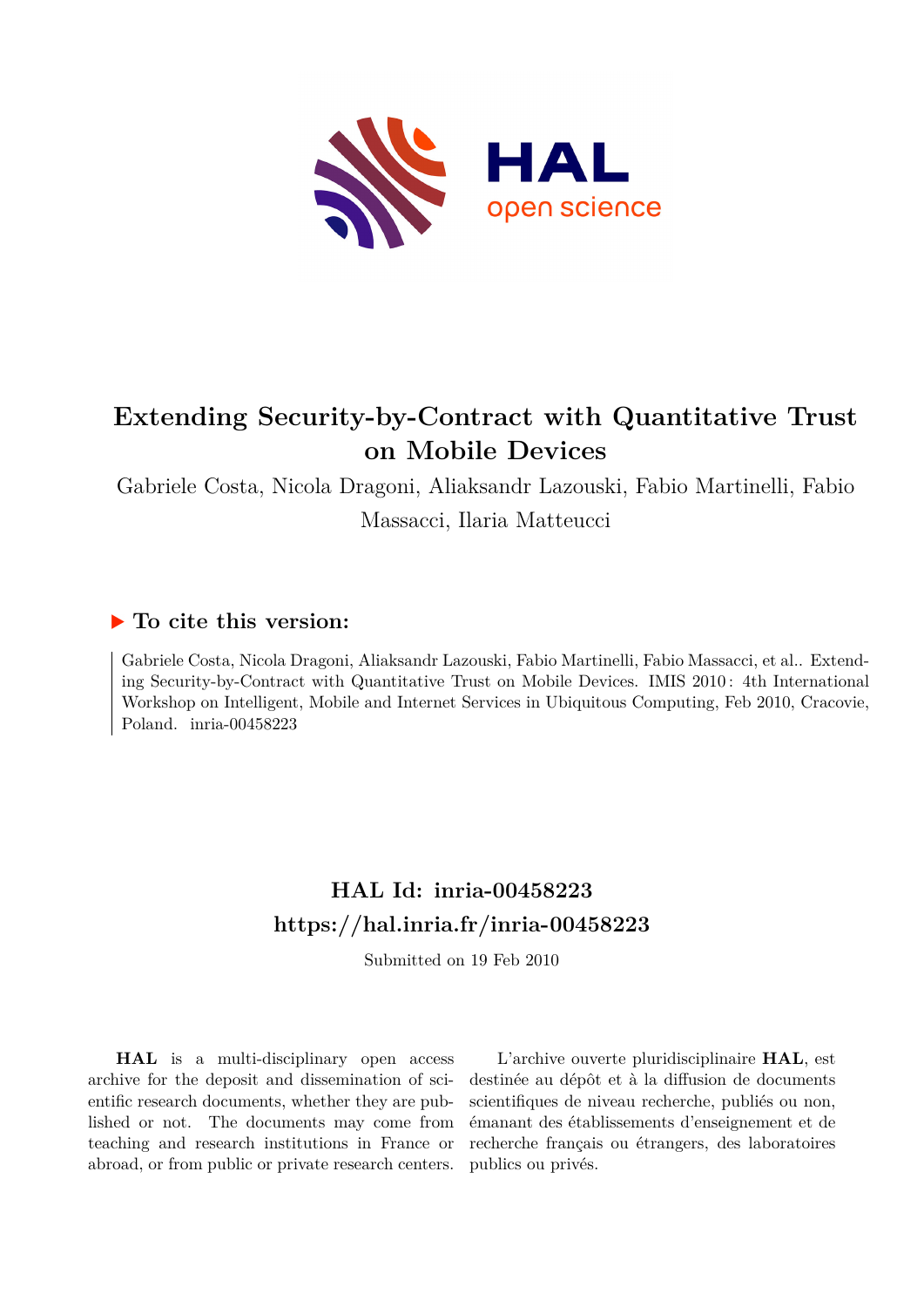# **Extending Security-by-Contract with Quantitative Trust on Mobile Devices**

Gabriele Costa *Dipartimento di Informatica Universita di Pisa ` costa@di.unipi.it*

Nicola Dragoni *DTU Informatics Technical University of Denmark Email: ndra@imm.dtu.dk*

Aliaksandr Lazouski *Dipartimento di Informatica Universita di Pisa ` lazouski@di.unipi.it*

> Ilaria Matteucci *IIT-CNR Pisa Research Area ilaria.matteucci@iit.cnr.it*

Fabio Martinelli *IIT-CNR Pisa Research Area fabio.martinelli@iit.cnr.it*

Fabio Massacci *Dipartimento di Ingegneria e Scienza dell'Informazione Universita di Trento ` massacci@disi.unitn.it*

*Abstract***—Security-by-Contract (S**×**C) is a paradigm providing security assurances for mobile applications. In this work, we present an extension of S**×**C enriched with an automatic trust management infrastructure. Indeed, we enhance the already existing architecture by adding new modules and configurations for contracts managing. At deploy-time, our system decides the run-time configuration depending on the credentials of the contract provider. Roughly, the run-time environment can both enforce a security policy and monitor the declared contract. According to the actual behaviour of the running program our architecture updates the trust level associated with the contract provider. The main advantage of this method is an automatic management of the level of trust of software and contract releasers.**

# I. INTRODUCTION

Mobile Java applications (MIDlets) offer a clear example of fixed trust relationship. As a matter of fact, a MIDlet is a software released by some vendor that clients download and install on their device. The serious constraints on the resources of mobile devices (*e.g.*, CPU, memory, battery) make several security mechanisms practically infeasible. The current technique for providing security assurances to mobile device users is based on software certification. Roughly, *certification authorities* (CAs) provide software developers/releasers with signed certificates. Software companies acquire certificates having a temporary validity and use them for signing their applications. When installing a signed MIDlet, the user's system checks if the attached certificate is valid and which CA released it. If the certificate source is trusted, the application can run and access local resources with no restrictions, otherwise the user is alerted about the potential danger deriving from installing the MIDlet and required for providing explicit permission to each single access operation.

The set of trusted CAs can be statically defined, *i.e.*, the device manufacturer specifies a unmodifiable list of accepted certificates sources, or user-modifiable, *i.e.*, users can add and remove CAs from the list. The certificate-based approach has several, well known drawbacks. Mainly, it implements a white list strategy. While certified MIDlets have all the privileges they need, uncertified applications have very little access to the system independently from their actual behaviour, leading to a significant reduction of their usability. On the other hand, executing a malicious, signed application can have obvious, dramatic consequences. There are many ways in which this attack can take place. A simple attacking scenario is based on the user's unawareness about security. Basically, a device owner wanting to install a MIDlet could decide to ignore whether it is not signed. This scenario is becoming popular, for instance, with local providers offering small, contextual applications (*e.g.*, catalogues, interactive guides). Often, MIDlet spots dispatch unsigned or self-certified applications to users moving inside some area of interest (*e.g.*, a museum).

Another danger arises from the hierarchical structure of certificates. In fact, when purchasing a certificate, the owner is often authorized to produce and distribute sub-certificates. The features of a sub-certificate depend on the structure of the original one (*e.g.*, a certificate can generate subcertificates with an expiration date lower or equal to its own). For instance, an attacker acquiring a certificate can use it for signing a malicious MIDlet. Then, after detecting the attack, it should be possible, analysing the certificate, to trace back the certificate history and discover what went wrong in the sub-certificates chain. However, this is a reactive approach that can lead to identifying misbehaving entities (CAs, developers, vendors), while, in general, a proactive solution would be preferable.

For these reasons we advocate a contract-based approach for mobile applications trust management. In our model contracts are in charge of providing guarantees on the correct behaviour of programs. Contracts are automatically produced by any provider and attached to the code. The counterpart of contracts are security policies. Policies define

Work partially supported by EU-funded project FP7-214859 CONSE-QUENCE and by EU-funded project FP7-231167 CONNECT.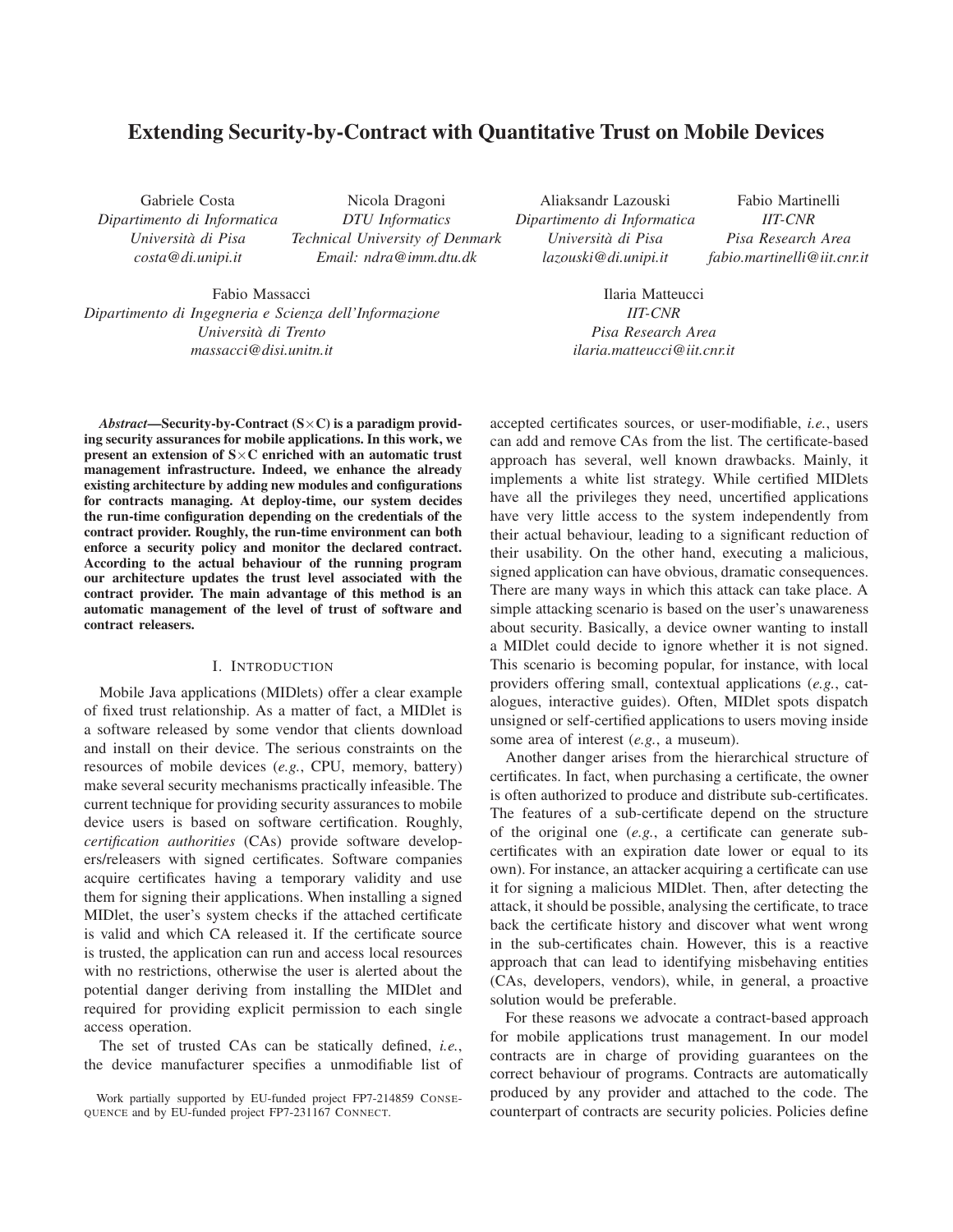which behaviours are considered to be safe. To implement this strategy, we present a contract monitoring framework responsible for verifying whether a running application respects its contract. When an attack, namely an attempt to violate a contract, is detected, our system reacts immediately by enforcing a security policy and preventing the attack from being actually performed. Moreover, a contract breaking causes an automatic modification of the trust relationship between the device and the authority providing the contract. Since security policies are always enforced, our system can immediately react to threats and prevent further attacks coming for the same source. Furthermore, the proposed framework offers a high degree of flexibility providing applications clients with a reliability feedback and assuring security guarantees also under pervasive, contextual mobility conditions.

*This paper is structured as follows*: Section II recalls some background notions. Section III presents our proposed extension of the security by contract paradigm with trust measurement. Section IV relates our contribution to previous ones already in literature and Section V provides the conclusion of the paper and our future work.

# II. BACKGROUND

In this section, we recall some notions about the *Securityby-Contract* paradigm [1].

## *A. Security-by-Contract paradigm*

The *Security-by-Contract* (S×C) [1] paradigm provides a full characterisation of the contract-based interaction. Roughly, the code released by a provider is annotated with a contract. When a client receives an application verifies whether the code and the contract actually match by an *evidence checking* procedure. If the check fails then the user can decide to delete the MIDlet or to enforce a security policy on it by exploiting the *monitoring/enforcement* infrastructure. Otherwise, the system can proceed to verify whether the contract (correctly representing the application) satisfies the user's policy. If this step fails the solution consists in enforcing the active policy on the execution. Finally, if the previous checks were positively passed, the MIDlet can be executed with no active runtime monitor.

The Contract-Policy matching function ensures that any security relevant behaviour allowed by the contract is also allowed by the policy. This matching could be done w.r.t. different behavioural relation, *e.g.*, language inclusion [2] or simulation relation [3]. This matching function allows the user that is going to execute the MIDlet for understanding if the behaviour of the applet itself is compliant with the set of policies he has on his device or not without running it.

The enforcing approach has been shown to be feasible on mobile devices. In particular two techniques have been detailed in the literature and exploited for experiments and tools: JVM customization [4] and bytecode in-lining [5]. Briefly, the first replace the standard JVM with a modified one dispatching signals to the monitoring agent whenever a program makes a call to (a subset of) the system APIs. The second instruments the sequence of bytecode instructions with invocations to the security policy monitor making the program send security signals at run-time. Both approaches use an external component, namely a *Policy Decision Point* (PDP), holding the set of rules that compose the security policy. Moreover the PDP reads the current device state (battery consumption, link strength, available credit) through dedicated internal components. When the PDP receives a request for an action violating the security policy, it answers denying the necessary permission. Then, the system reacts by throwing an exception.

### *B. Trust management*

Trust management techniques are used in systems where some level of uncertainty exists upon components behaviour. In case of mobile platforms, a user downloading an unknown application can not demonstrate a knowledge of its behaviour prior to execution. Hence, trustworthy applications guarantee a correct behaviour with respect to user's security policy and can be authorized to access a mobile device. Schneider et al. [6] outlined the *axiomatic*, *analytic*, and *synthetic* basis to measure application's trust value.

*Axiomatic trust* is based on security assertions done by trusted principals about the application. This is a classical scenario for mobile platforms where applications are accompanied with certificates signed by some principals. The comprehensive model of axiomatic trust management for mobile devices was presented in [7]. The model implemented a role-based trust management framework [8] and assumed a delegation of authority to issue security assertions. Each security assertion was supplemented with a weight expressing quantitative trust put by the issuer on the assertion. For instance, the assertion, encoded as  $A.f(v) \leftarrow D$ , states that principal A trusts D for performing functionality f with degree v, where  $v \in [0; 1]$ . Principals could form more complex assertions using RT syntax, for example, containment and delegation assertions, etc. Due to transitive and distributed model of authority, the approach allows to deduce principal's trustworthiness without having direct relations. For example, a user can reason to execute an application having three assertions. The first states that a principal A guarantees application's trustworthiness  $A.trusted(v_A) \leftarrow MIDlet_x$ ; the second constitutes that a principal B knows A,  $B.trusted(v_B) \leftarrow A$ ; and, finally, the user trusts the principal B,  $User.trusted(v_U) \leftarrow B$ . The resulting trust weight assigned by the user to the application is a multiplication of trust weights in the delegation chain,  $User. trusted(v_A \cdot v_B \cdot v_U) \leftarrow MIDlet_x$ . The approach in [7] provided an algorithm to calculate trust weights but nothing was said on the adjustment of weights in assertions.

Obviously, the axiomatic trust has pros and cons. The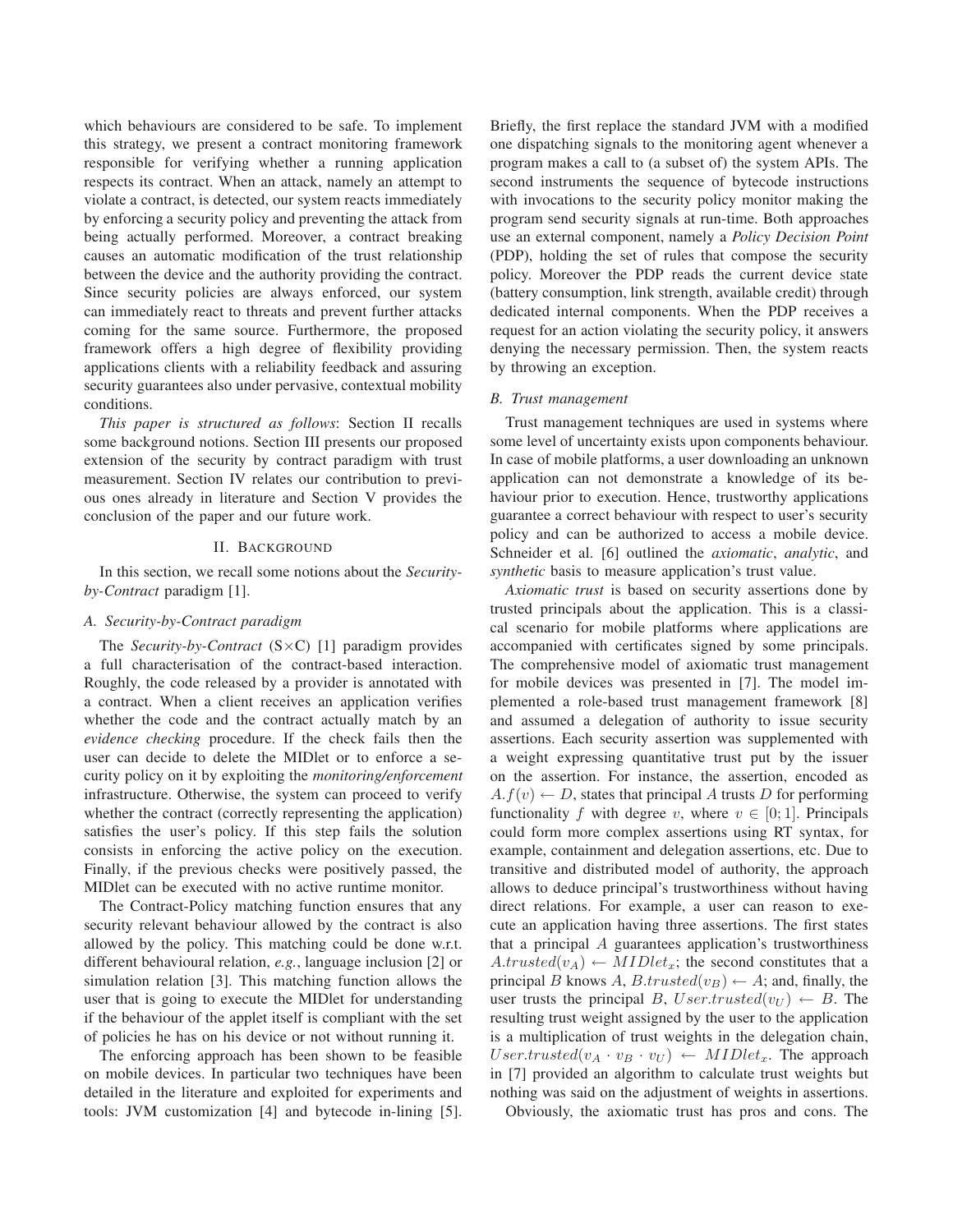main drawback is that it deals with assertions about the history of previous interactions and does not guarantee a trustworthy behaviour of the principal after granting the access. *Analytic trust* persuades to trust certain behaviours of a principal in the future using some analysis. We consider a security-by-contract as the best example of the analytic trust. A contract contains a specification of application's behaviour which can be easily verified by the user before the real execution.

*Syntactic trust* addresses a run-time monitoring of unknown applications. Thus, the application execution is allowed but constrained by a security policy. Accesses violating the security policy are forbidden and the monitor terminates application's execution.

To the best of our knowledge, a union of these aspects of trust was never addressed in the previous work. The traditional approach concerns on axiomatic trust only, while the S3MS project introduces analytic and syntactic trust models. Instead, we employ all these aspects of trust to reason on application's trustworthiness, and we are also interested in how these aspects of trust co-exist and influence on each other in the context of mobile platforms.

# III. OUR GOAL

The main novelty of our approach consists in integrating the  $S \times C$  paradigm with a monitoring infrastructure for trust management by exploiting Role-based Trust Management Language (RTML) to deal with both trust and reputation management. In particular we aim to automatize the updating of the trust relationship between users and application/contract providers. As a matter of fact, a crucial point of the  $S \times C$  architecture is the verification of the relation that exists between the applet and its contract. Nowadays the mobile code is run if its origin is trusted. This means that we can only reject or accept the signature of the application provider.

Here we propose an extension of the existing architecture by adding a component for the contract monitoring that allows us to check if the contract adheres to the actual execution of the application and, according to the answer, it updates the level of trust of the provider.

Our strategy takes place in two phases: at deploy-time by setting the monitoring state and at run-time by applying the contract monitoring procedure for adjusting the provider trust level.

# *A. Deployment Architecture*

The  $S \times C$  paradigm works according to the Application/Service life-cycle depicted in Fig. 1. Users have a device on which they apply their own security definition by designing personal policies or retrieving them from some provider, *e.g.*, the device manufacturer. When he downloads an application the system automatically checks the formal correspondence between code and contract (Check



Figure 1: The Security-by-Contract Application lifecycle [9].

Evidence). This step is intended to provide a formal proof that the contract effectively denotes every possible behaviour of the running program. This step can be implemented, for instance, using the *model-carrying code* [10] method.

If the result is negative then the monitor runs to enforce the policy (Enforce Policy), otherwise a matching between the contract and the policy is performed to establish if the contract is compliant with the policy. If it is the case than the application is freely executed (Execute Application), otherwise the policy is enforced again (Enforce Policy).

This security model does not require the software provider to be a trusted entity and simply relies on the correctness of local, internal components (*i.e.*, Check Evidence and Contract-Policy Matching).



Figure 2: The Extended Security-by-Contract Application life-cycle.

Here, we deploy a framework for quantitative trust management. In this way it is possible to dynamically update the levels of trust. Updating is done according to the adherence between the real execution of the application and its contract. As matter of fact, we extend the existing architecture by adding a *contract monitoring* that checks the compliance between the application and its contract. Hence the extended Application/Service life-cycle results as in Fig 2. In fact,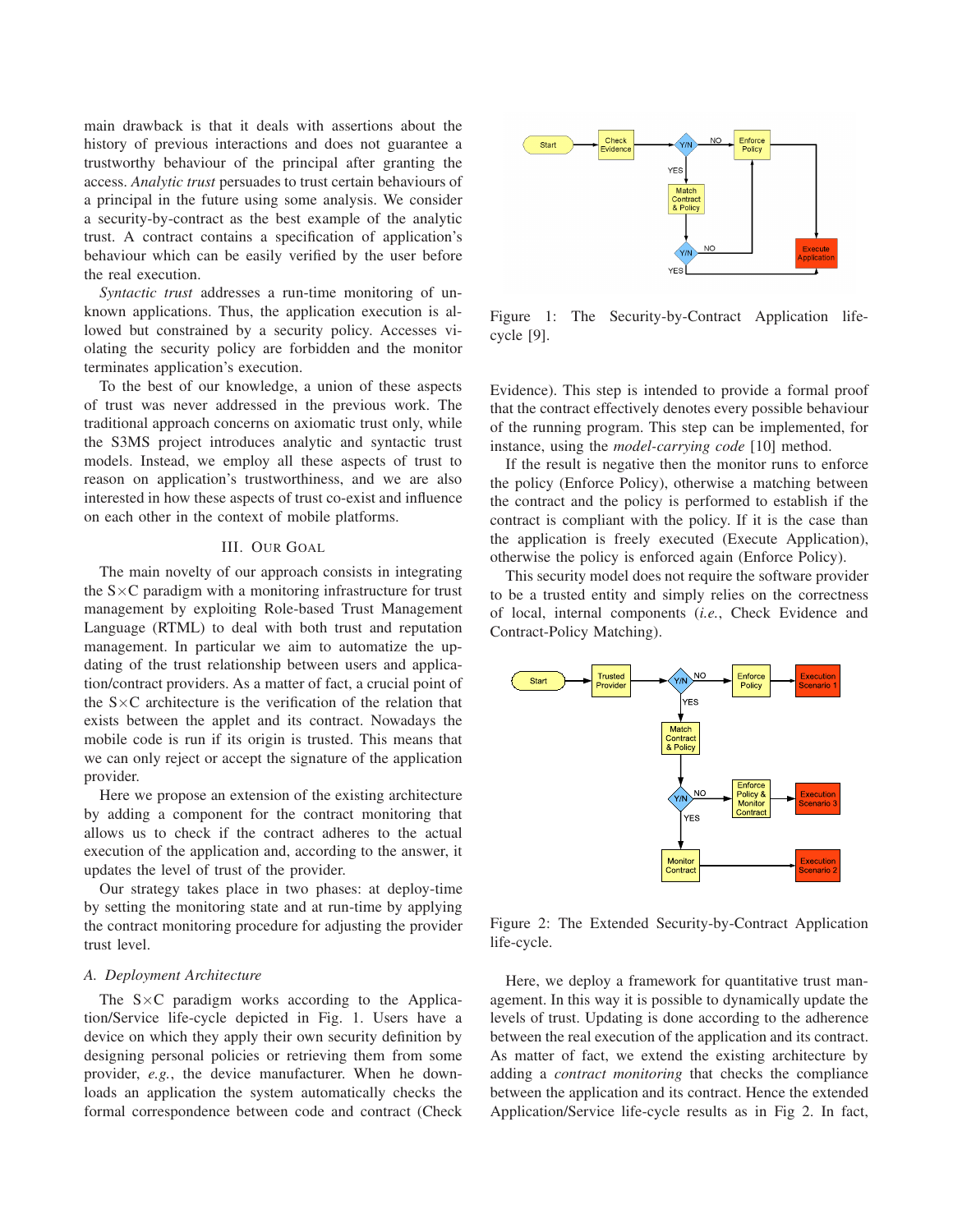we replace the contract verification (Check Evidence) with a simple check on the level of trust of the provider (Trusted Provider). If the provider is untrusted then the policy is enforced, otherwise the contract-policy matching is performed. Two new scenarios arise:

- 1) The contract satisfies the policy. In this case our monitoring/enforcement infrastructure is required to monitor only the application contract. Indeed, under these conditions, contract adherence also implies policy compliance. If no violation is detected then the application worked as expected. Otherwise, we discovered that a trusted party provided us with a fake contract. Our framework reacts to this event by reducing the level of trust of the indicted provider and switching to the policy enforcement modality.
- 2) The contract does not satisfy the policy. Since the contract declares some potentially undesired behaviour, policy enforcement is turned on. Similarly to a pure enforcement framework, our system guarantees that executions are policy-compliant. However, monitoring contract during these executions can provide a useful feedback for better tuning the trust vector. Hence, our framework also allows for a mixed monitoring and enforcement configuration. This configuration is activated on a statistical base.

Let us notice that, in both the previous scenarios, contract monitoring plays a central role. Indeed, a contract violation denotes that a trusted provider released a fake contract. Clearly, this event means that the previous trust value must be updated.

### *B. Trust adjustment via contract monitoring*

We outline how trust measures assigned to security assertions can be adjusted as a result of a contract monitoring strategy. Indeed, a trust measure associated with the provider mainly concern on the contract goodness. Updated trust measures will influence on future interactions with applications and contract providers. In other words, our system focusses on deciding whether a provider is reliable or not depending on its attempts to dispatch applications having fake contracts.

Here we present a possible extension of the monitoring/enforcement infrastructure model proposed in [5] by making the Policy Decision Point (PDP) also responsible for the contract monitoring operations and for the trust vector updating. Roughly, in [5] a monitoring infrastructure consists in a PDP that holds the current security state and is responsible for accepting or refusing new actions. Actions are dispatched by *Policy Enforcement Points* (PEPs) that also prevent the execution of not allowed operations.

According to [4], [5], we assume that both contracts and policies are specified through the same formalism. Hence, the policy enforcement configuration of the PDP keeps unchanged. The PDP must dynamically load application contracts as well as security policies. Moreover, it must be able to run under three different execution scenarios (Fig. 2): policy enforcement enabled, contract monitoring enabled or both.

The base enforcement scenario (execution scenario 1) is actually unchanged w.r.t. the standard usage of the classical PDP. Hence, no contract monitoring nor trust management operations are involved.

Main interest resides in the other two scenarios. The contract monitoring scenario applies to programs carrying a contract released by a trusted authority (see Section III-A). Similarly to the policy enforcement strategy, PEPs send event signals to the PDP. The main difference is that the PDP keeps in memory the program events trace. When a signal arrives, the PDP checks whether it is consistent with the monitored contract. If the contract is respected then the PDP updates its internal monitoring state and answers allowing the operation. Otherwise, if a violation attempt happens, the PDP reacts changing its state.

The first consequence of a contract violation is a decreasing of the trust weights of both, direct and transitive security assertions. Indeed, the contract monitor detected a fake execution of a trusted application w.r.t. its declared contract.

Secondly, the PDP changes from contract monitoring to policy enforcement configuration. Since an instance of the policy is always present, this operation does not imply a serious computational overhead. Afterwards, the policy state is updated using the execution trace recorded during the monitoring phase. This step, that can be time consuming, is necessary for verifying whether, breaking the contract, the application has also violated the policy. However, this computational cost, being the consequence of an extraordinary event, must be paid at most once. Indeed, when the PDP is performing both contract monitoring and policy enforcement, the current policy state is known. Finally, the execution continues with the PDP enforcing the policy starting from the last action, that is the event breaking the contract. Figure 3 shows the behaviour of the PDP performing the contract monitoring task in the two previously discussed scenarios.

Summing up, both execution scenarios 2 and 3 check contract violations through the contract monitoring strategy described above and update providers' trust level. Such updates will influence future interactions with applications and contract providers. Trust measures associated with the provider concern on the contract goodness mainly. In other words, our system penalizes providers when the contracts they provide do not specify applications' behaviour correctly. In doing this, our framework always ensures the system to be in a secure state via policy enforcement. Quantitative representation of this adjustment we consider to present in the future work.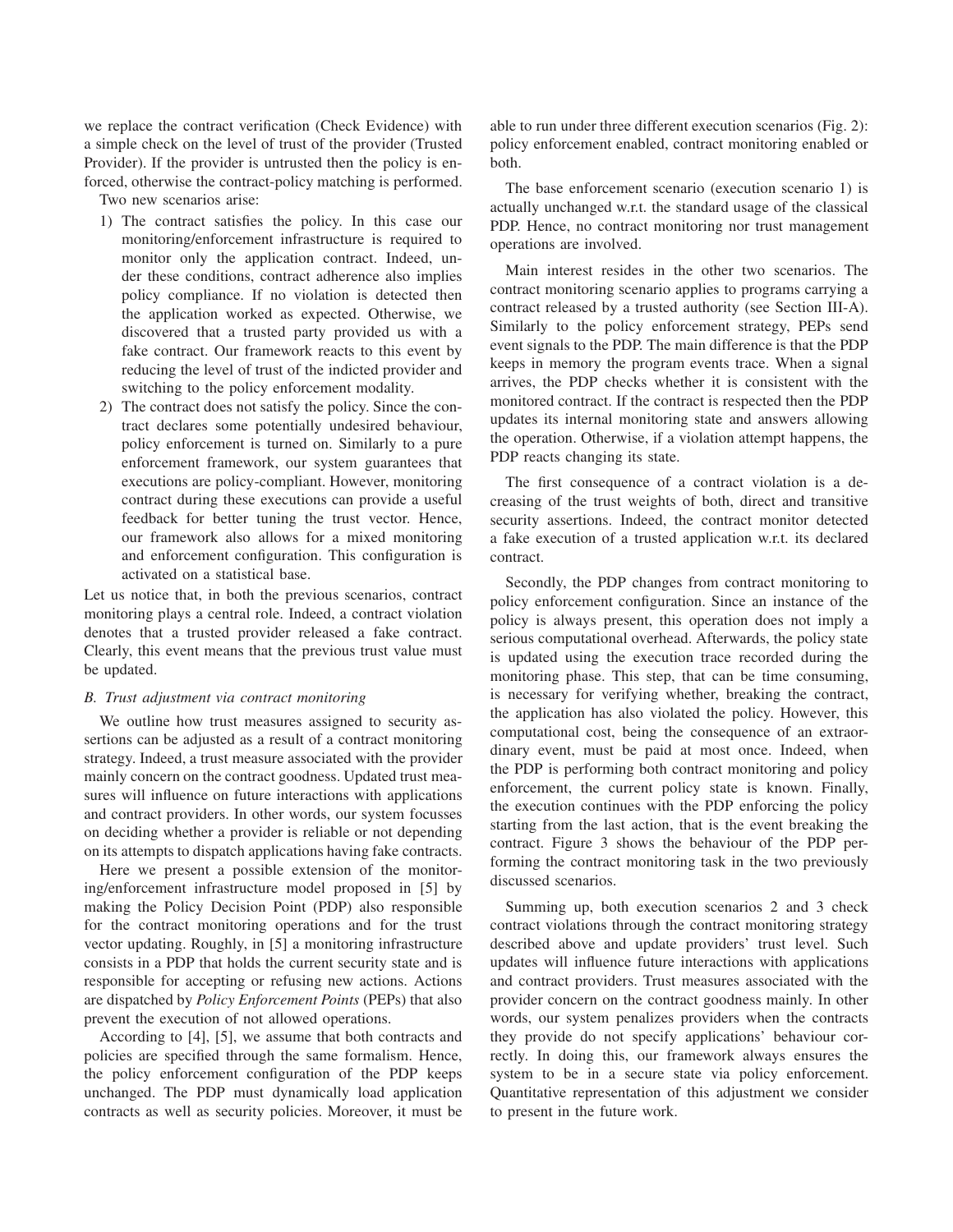

Figure 3: The contract monitoring configurations

# IV. RELATED WORK

To the best of our knowledge, there is not much work about the integration of trust management and policy enforcement for mobile code in literature. However, works about the integration of trust module into policy enforcement exist. In particular some work has been done for integrating trust management and fine grained access control in Grid Architecture. An attempt can be found in [11] where it is proposed an access control system enhancing the Globus toolkit with a number of features. This copes with the fact that access control policies and access rights management become one of the main bottleneck using Globus for sharing resources in a Grid architecture. Along this line of research [12] presents an integrated architecture, extending the previous one, with an inference engine managing reputation and trust credentials. This framework is extended again in [13] where a mechanism for trust negotiating credential is introduced to overcome scalability problem. In this way the provided framework preserves privacy credentials and security policy of both users and providers. Even if the application scenario and the implementation are different, the basic idea consists in considering the trust as a metrics for deciding the reliability of an application provider.

Also [14] presents a reputation mechanism to facilitate the trustworthiness evaluation of entities in ubiquitous computing environments. It is based on probability theory and supports reputation evolution and propagation. The proposed reputation mechanism is also implemented as part of a QoS-aware Web service discovery middleware and evaluated regarding its overhead on service discovery latency. On the contrary, our approach is not probabilistic. We provide a method according to which we update the level of trust of an application provider.

Four main approaches to mobile code security can be broadly identified in the literature.

*The sandbox model* [15] limits the instructions available for use, with the weakness that it provides security only at the cost of unduly restricting the functionality of mobile code (e.g., the code is not permitted to access any files). The sandbox model has been subsequently extended in Java 2 [16], where permissions available for programs from a code source are specified through a security policy.

*Cryptographic code-signing* is used for certifying the origin (i.e. the producer) of mobile code and its integrity, typically by means of private/public keys to sign/verify the executable content. Several limitations of this approach can be identified [17]. A key weakness is that in the signing process it is not checked at all if the application is doing things not wanted by the user e.g., sending data with information the user does not want to be sent (F-Secure Weblog (www.f-secure.com/weblog) 11/05/2007, "Just because it's Signed doesn't mean it isn't spying on you").

The *Proof-Carrying Code* (PCC) approach [18] enables safe execution of code from untrusted sources by requiring a producer to furnish a proof regarding the safety of mobile code. Then the code consumer uses a proof validator to check, that the proof is valid and hence the foreign code is safe to execute. The PCC approach is problematic for several reasons [19], such as that automatic proof generation for complex properties is still a daunting problem, making the PCC approach not suitable for real mobile applications.

The *Model-Carrying Code* (MCC) approach is strongly inspired by PCC, sharing with it the idea that untrusted code is accompanied by additional information that aids in verifying its safety [10]. With MCC, this additional information takes the form of a model that captures the *security-relevant behaviour* of code, rather than a proof.